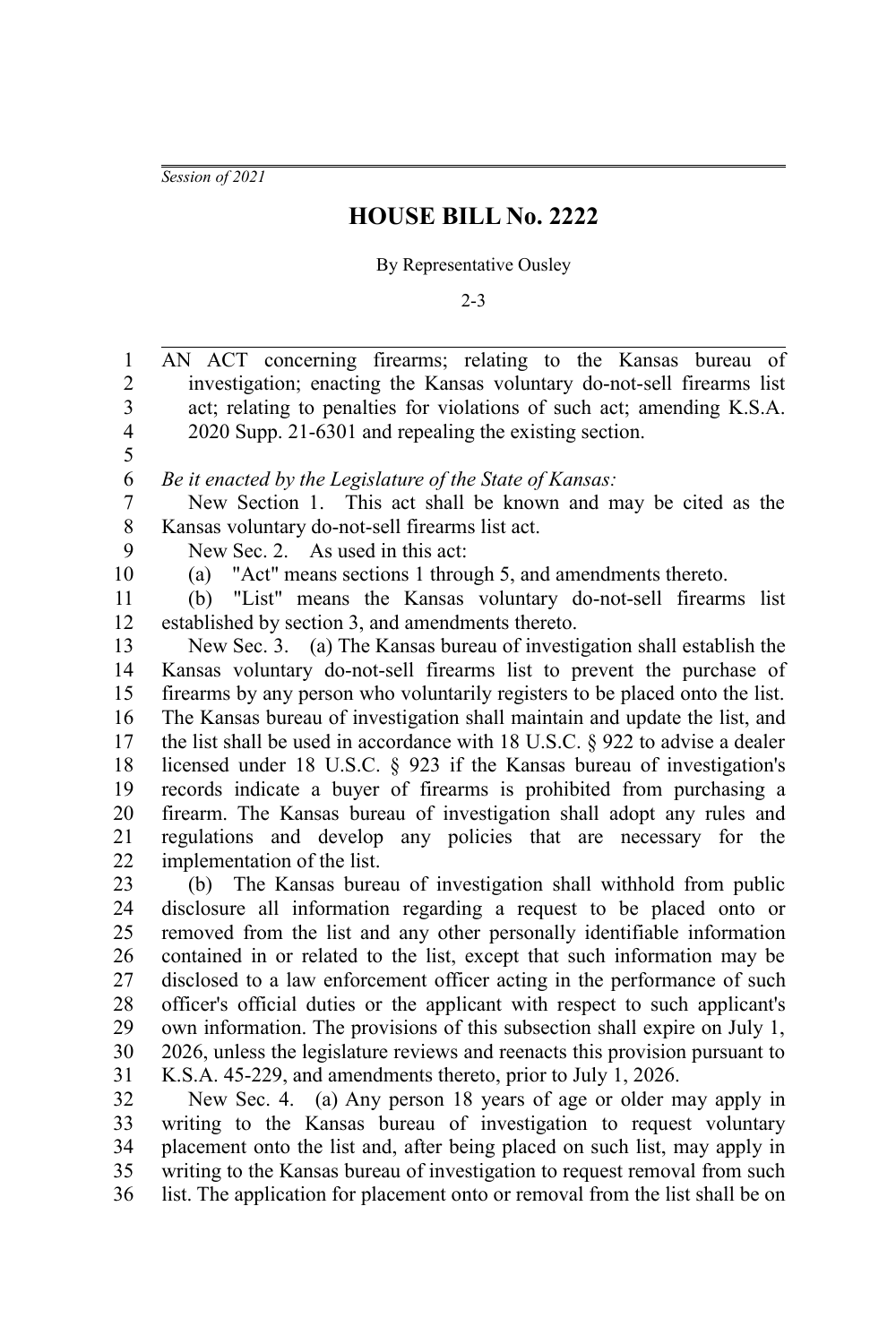forms prescribed by the Kansas bureau of investigation. Pursuant to subsection (d), the forms shall state that any person placed onto the list shall not be removed from the list until 21 days after the Kansas bureau of investigation has received such person's application for removal. The Kansas bureau of investigation shall make the forms available on the Kansas bureau of investigation's website. 1 2 3 4 5 6

(b) Any person requesting placement onto or removal from such list shall submit a photocopy of one valid form of photo identification issued by a governmental agency of the applicant's state of residency or by the United States department of defense or United States department of state to accompany the placement and removal form. Such request for placement onto or removal from the list may be submitted to the Kansas bureau of investigation by mail or in person at any publicly accessible Kansas bureau of investigation office. 7 8 9 10 11 12 13 14

(c) Upon placing a person onto the list, the Kansas bureau of investigation shall immediately forward a person's eligibility to purchase a firearm to the national instant criminal background check system created by the federal Brady handgun violence prevention act, public law 103-159, or any successor system. The Kansas bureau of investigation shall also notify such person by mail that such person has been placed onto the list. 15 16 17 18 19 20

(d) The Kansas bureau of investigation shall not remove any person from the list until 21 days after receipt of such person's removal request. Upon removal of a person's name from the list, the Kansas bureau of investigation shall update such person's eligibility to purchase a firearm to the national instant criminal background check system and shall destroy all records of such person's placement onto and request for removal from the list within a reasonable time thereafter. 21 22 23 24 25 26 27

New Sec. 5. (a) It shall be unlawful for any person to inquire as to whether another person has been placed onto the list for any purpose other than to determine such person's eligibility to purchase a firearm. 28 29 30

(b) It shall be unlawful for any person to knowingly give any false information or to make any false statement with the intent of placing or removing any other person onto or from the list. 31 32 33

(c) It shall be unlawful for any person to discriminate against a person with respect to healthcare services, employment, education, housing, insurance, governmental benefits or contracting because that person is not on the list, is on the list or has previously been on the list. 34 35 36 37

38

(d) Violation of this section is a class B nonperson misdemeanor.

Sec. 6. K.S.A. 2020 Supp. 21-6301 is hereby amended to read as follows: 21-6301. (a) Criminal use of weapons is knowingly: 39 40

(1) Selling, manufacturing, purchasing or possessing any bludgeon, sand club or metal knuckles; 41 42

(2) possessing with intent to use the same unlawfully against another, 43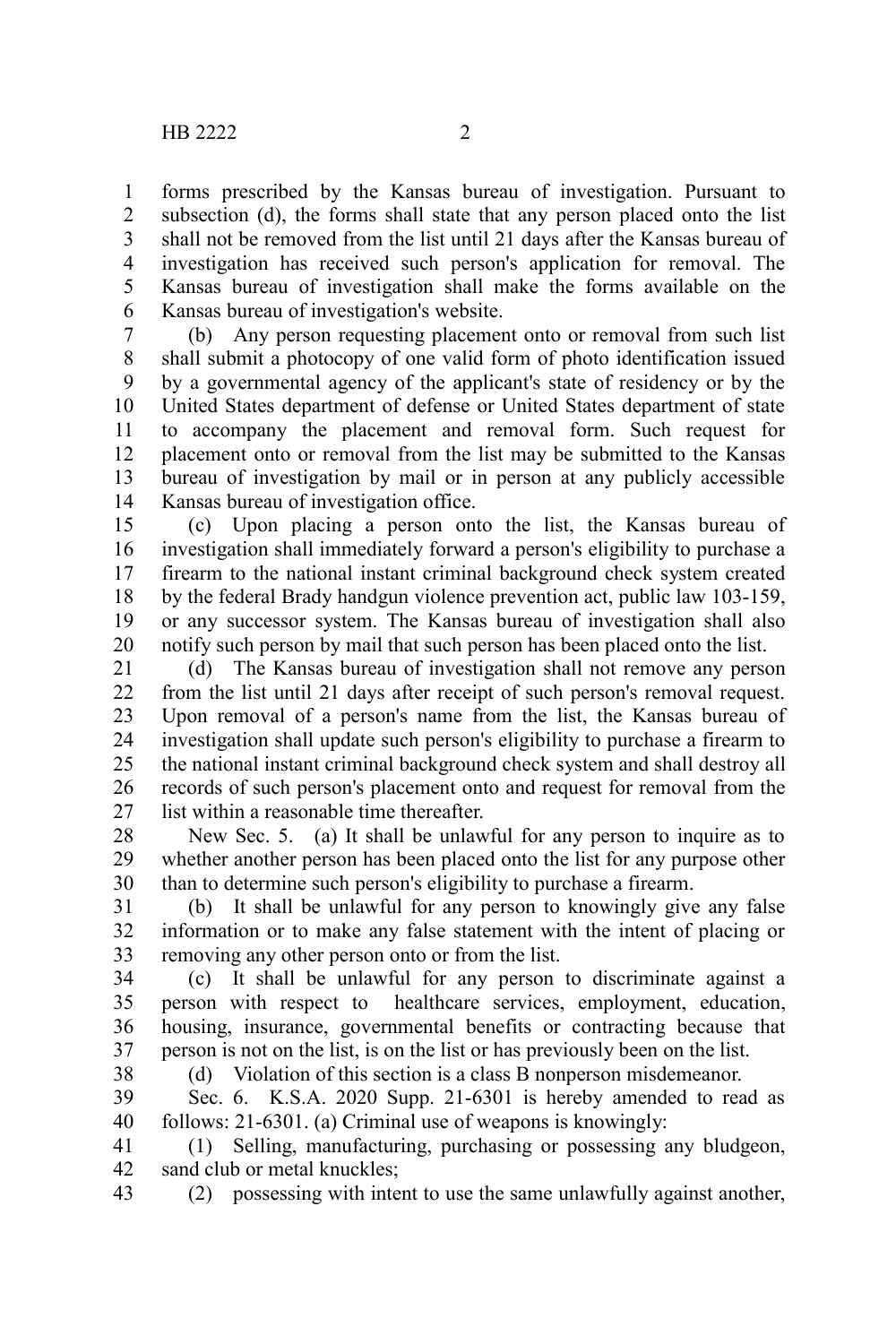4

a dagger, dirk, billy, blackjack, slungshot, dangerous knife, straight-edged razor, throwing star, stiletto or any other dangerous or deadly weapon or instrument of like character; 1 2 3

(3) setting a spring gun;

(4) possessing any device or attachment of any kind designed, used or intended for use in suppressing the report of any firearm; 5 6

(5) selling, manufacturing, purchasing or possessing a shotgun with a barrel less than 18 inches in length, or any firearm designed to discharge or capable of discharging automatically more than once by a single function of the trigger, whether the person knows or has reason to know the length of the barrel or that the firearm is designed or capable of discharging automatically; 7 8 9 10 11 12

(6) possessing, manufacturing, causing to be manufactured, selling, offering for sale, lending, purchasing or giving away any cartridge-which *that* can be fired by a handgun and which *that* has a plastic-coated bullet that has a core of less than 60% lead by weight, whether the person knows or has reason to know that the plastic-coated bullet has a core of less than 60% lead by weight; 13 14 15 16 17 18

(7) selling, giving or otherwise transferring any firearm with a barrel less than 12 inches long to any person under 18 years of age whether the person knows or has reason to know the length of the barrel; 19 20 21

(8) selling, giving or otherwise transferring any firearms to any person who is both addicted to and an unlawful user of a controlled substance; 22 23 24

(9) selling, giving or otherwise transferring any firearm to any person who is or has been a mentally ill person subject to involuntary commitment for care and treatment, as defined in K.S.A. 59-2946, and amendments thereto, or a person with an alcohol or substance abuse problem subject to involuntary commitment for care and treatment as defined in K.S.A. 59-29b46, and amendments thereto; 25 26 27 28 29 30

(10) possessing any firearm by a person who is both addicted to and an unlawful user of a controlled substance; 31 32

(11) possessing any firearm by any person, other than a law enforcement officer, in or on any school property or grounds upon which is located a building or structure used by a unified school district or an accredited nonpublic school for student instruction or attendance or extracurricular activities of pupils enrolled in kindergarten or any of the grades one through 12 or at any regularly scheduled school sponsored activity or event whether the person knows or has reason to know that such person was in or on any such property or grounds; 33 34 35 36 37 38 39 40

(12) refusing to surrender or immediately remove from school property or grounds or at any regularly scheduled school sponsored activity or event any firearm in the possession of any person, other than a 41 42 43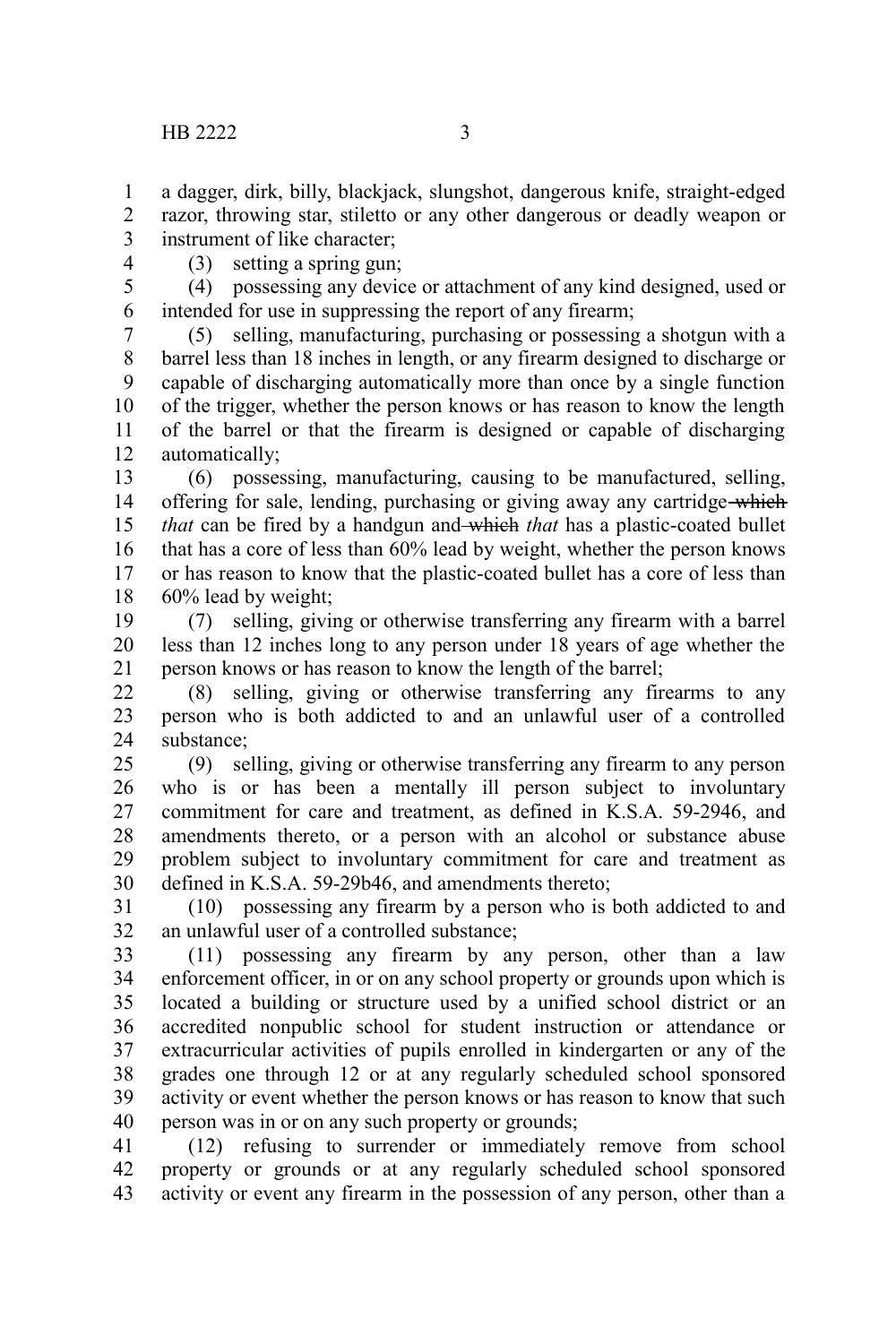11

law enforcement officer, when so requested or directed by any duly authorized school employee or any law enforcement officer; 1 2

(13) possessing any firearm by a person who is or has been a mentally ill person subject to involuntary commitment for care and treatment, as defined in K.S.A. 59-2946, and amendments thereto, or persons with an alcohol or substance abuse problem subject to involuntary commitment for care and treatment as defined in K.S.A. 59-29b46, and amendments thereto; 3 4 5 6 7 8

(14) possessing a firearm with a barrel less than 12 inches long by any person less than 18 years of age; 9 10

(15) possessing any firearm while a fugitive from justice;

(16) possessing any firearm by a person who is an alien illegally or unlawfully in the United States; 12 13

(17) possessing any firearm by a person while such person is subject to a court order that: 14 15

(A) Was issued after a hearing, of which *where* such person received actual notice, and at which such person had an opportunity to participate; 16 17

(B) restrains such person from harassing, stalking or threatening an intimate partner of such person or a child of such person or such intimate partner, or engaging in other conduct that would place an intimate partner in reasonable fear of bodily injury to the partner or the child; and 18 19 20 21

(C) (i) includes a finding that such person represents a credible threat to the physical safety of such intimate partner or child; or 22 23

(ii) by its terms explicitly prohibits the use, attempted use or threatened use of physical force against such intimate partner or child that would reasonably be expected to cause bodily injury: or 24 25 26

(18) possessing any firearm by a person who, within the preceding five years, has been convicted of a misdemeanor for a domestic violence offense, or a misdemeanor under a law of another jurisdiction which *that* is substantially the same as such misdemeanor offense*; or* 27 28 29 30

*(19) purchasing any firearm by a person who has been placed onto the Kansas voluntary do-not-sell firearms list established by section 3, and amendments thereto*. 31 32 33 34

(b) Criminal use of weapons as defined in:

(1) Subsection (a)(1), (a)(2), (a)(3), (a)(7), (a)(8), (a)(9) or (a)(12) is a class A nonperson misdemeanor; 35 36

(2) subsection (a)(4), (a)(5) or (a)(6) is a severity level 9, nonperson felony; 37 38

(3) subsection (a)(10)-or, (a)(11) or  $(a)(19)$  is a class B nonperson select misdemeanor; 39 40

(4) subsection (a)(13), (a)(15), (a)(16), (a)(17) or (a)(18) is a severity level 8, nonperson felony; and 41 42

(5) subsection (a)(14) is a: 43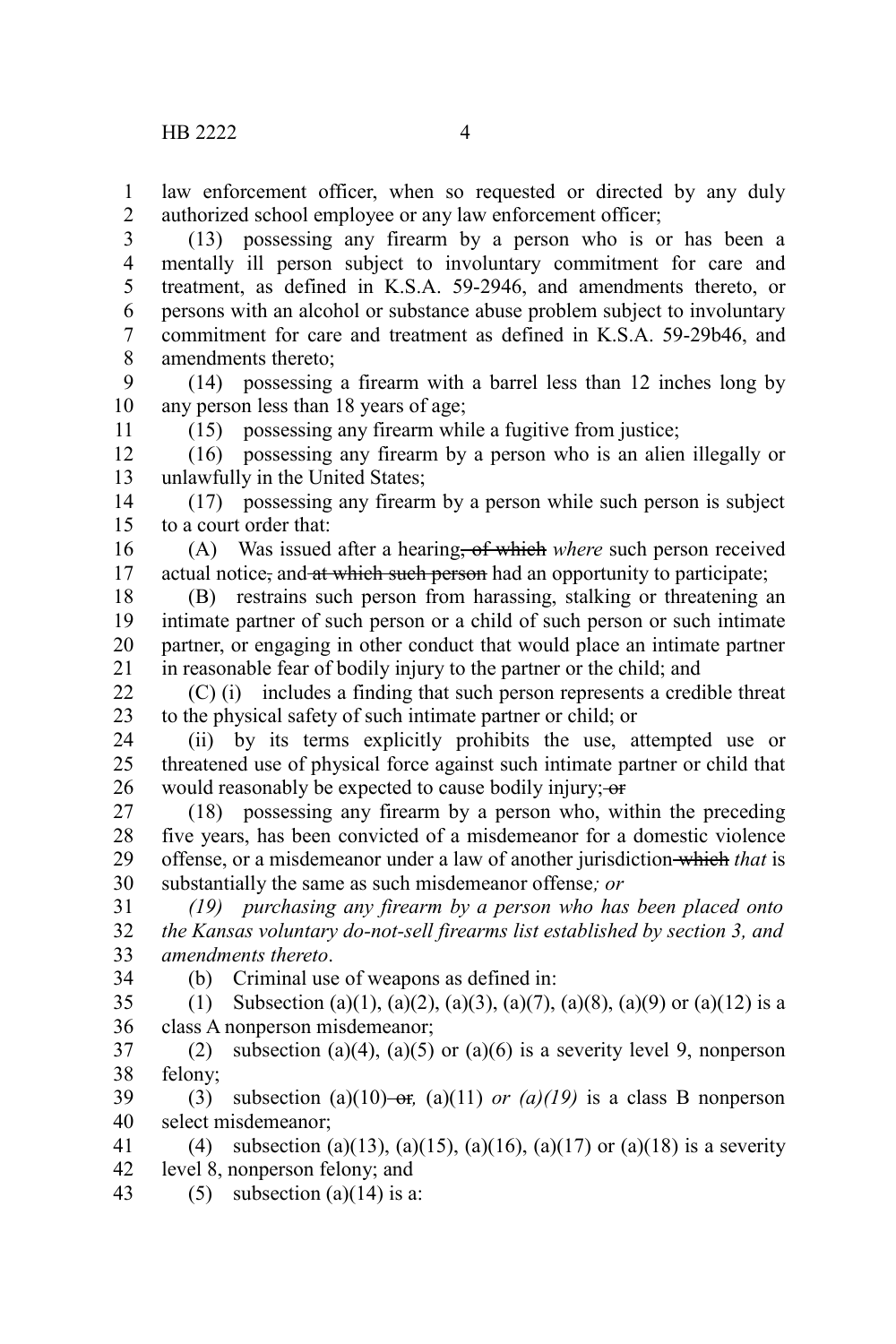(A) Class A nonperson misdemeanor except as provided in subsection  $(b)(5)(B);$ 1 2

(B) severity level 8, nonperson felony upon a second or subsequent conviction. 3 4

5

(c) Subsections (a)(1), (a)(2) and (a)(5) shall not apply to:

(1) Law enforcement officers, or any person summoned by any such officers to assist in making arrests or preserving the peace while actually engaged in assisting such officer; 6 7 8

(2) wardens, superintendents, directors, security personnel and keepers of prisons, penitentiaries, jails and other institutions for the detention of persons accused or convicted of crime, while acting within the scope of their authority; 9 10 11 12

(3) members of the armed services or reserve forces of the United States or the Kansas national guard while in the performance of their official duty; or 13 14 15

(4) the manufacture of, transportation to, or sale of weapons to a person authorized under subsections  $(c)(1)$ ,  $(c)(2)$  and  $(c)(3)$  to possess such weapons. 16 17 18

(d) Subsections (a)(4) and (a)(5) shall not apply to any person who sells, purchases, possesses or carries a firearm, device or attachment which *that* has been rendered unserviceable by steel weld in the chamber and marriage weld of the barrel to the receiver and which has been registered in the national firearms registration and transfer record in compliance with 26 U.S.C. § 5841 et seq. in the name of such person and, if such person transfers such firearm, device or attachment to another person, has been so registered in the transferee's name by the transferor. 19 20 21 22 23 24 25 26

(e) Subsection (a)(6) shall not apply to a governmental laboratory or solid plastic bullets. 27 28

(f) Subsection (a)(4) shall not apply to a law enforcement officer who is: 29 30

(1) Assigned by the head of such officer's law enforcement agency to a tactical unit which receives specialized, regular training; 31 32

(2) designated by the head of such officer's law enforcement agency to possess devices described in subsection (a)(4); and 33 34

(3) in possession of commercially manufactured devices which *that* are: 35 36

37 38

(A) Owned by the law enforcement agency;

(B) in such officer's possession only during specific operations; and

(C) approved by the bureau of alcohol, tobacco, firearms and explosives of the United States department of justice. 39 40

(g) Subsections (a)(4), (a)(5) and (a)(6) shall not apply to any person employed by a laboratory which *that* is certified by the United States department of justice, national institute of justice, while actually engaged 41 42 43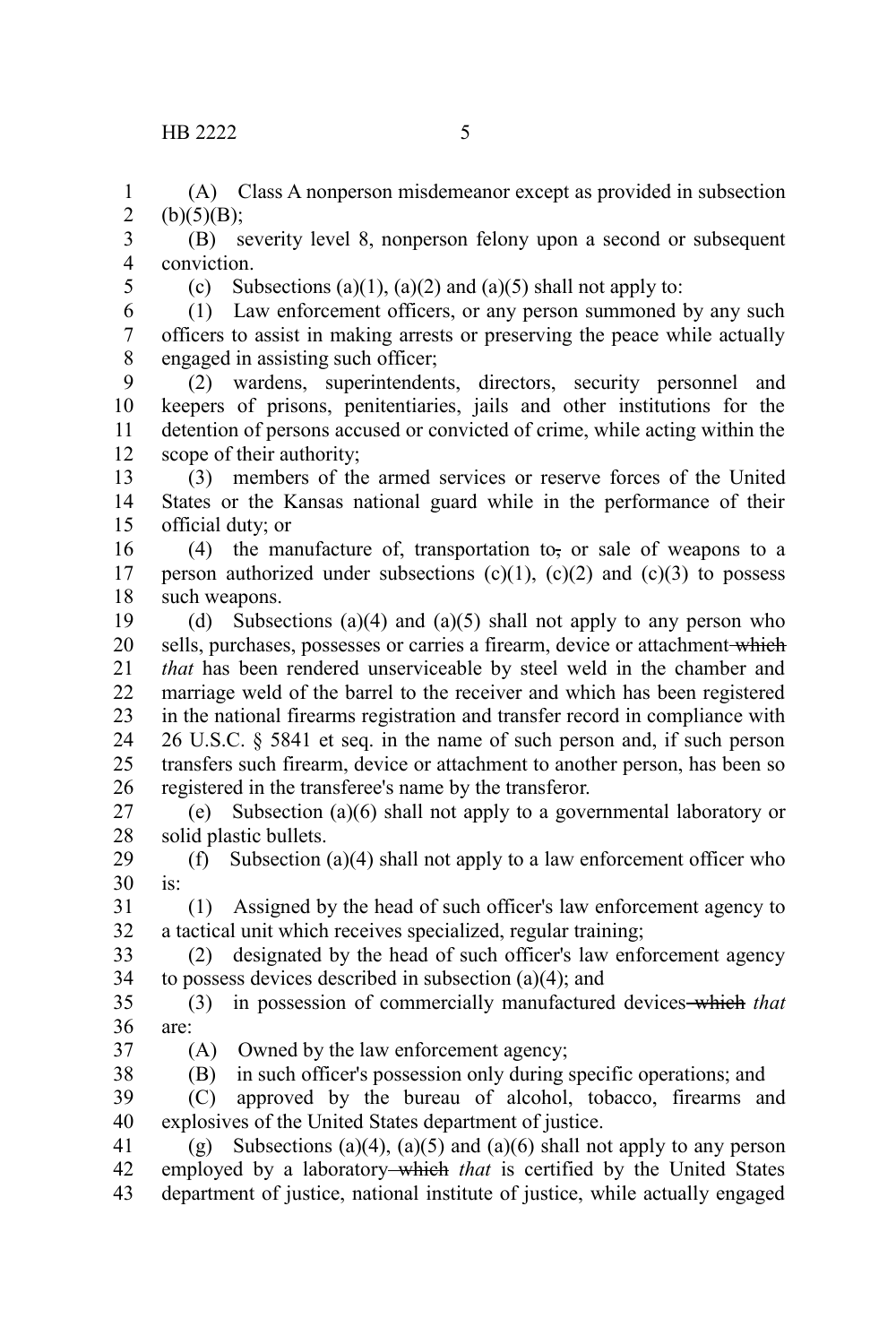in the duties of their employment and on the premises of such certified laboratory. Subsections  $(a)(4)$ ,  $(a)(5)$  and  $(a)(6)$  shall not affect the manufacture of, transportation to or sale of weapons to such certified laboratory. 1 2 3 4

(h) Subsections (a)(4) and (a)(5) shall not apply to or affect any person or entity in compliance with the national firearms act, 26 U.S.C. § 5801 et seq. 5 6 7

(i) (1) Subsection (a)(4) shall not apply to or affect any person in possession of a device or attachment designed, used or intended for use in suppressing the report of any firearm, if such device or attachment satisfies the description of a Kansas-made firearm accessory as set forth in K.S.A. 2020 Supp. 50-1204, and amendments thereto. 8 9 10 11 12

(2) The provisions of this subsection shall apply to any violation of subsection (a)(4) that occurred on or after April 25, 2013. 13 14

15

(i) Subsection (a)(11) shall not apply to:

(1) Possession of any firearm in connection with a firearms safety course of instruction or firearms education course approved and authorized by the school; 16 17 18

(2) possession of any firearm specifically authorized in writing by the superintendent of any unified school district or the chief administrator of any accredited nonpublic school; 19 20 21

(3) possession of a firearm secured in a motor vehicle by a parent, guardian, custodian or someone authorized to act in such person's behalf who is delivering or collecting a student; or  $22$ 23 24

(4) possession of a firearm secured in a motor vehicle by a registered voter who is on the school grounds, which *that* contain a polling place for the purpose of voting during polling hours on an election day; or 25 26 27

(5) possession of a concealed handgun by an individual who is not prohibited from possessing a firearm under either federal or state law. 28 29

(k) Subsections (a)(9) and (a)(13) shall not apply to a person who has received a certificate of restoration pursuant to K.S.A. 75-7c26, and amendments thereto. 30 31 32

(l) Subsection (a)(14) shall not apply if such person, less than 18 years of age, was: 33 34

(1) In attendance at a hunter's safety course or a firearms safety course; 35 36

(2) engaging in practice in the use of such firearm or target shooting at an established range authorized by the governing body of the jurisdiction in which such range is located, or at another private range with permission of such person's parent or legal guardian; 37 38 39 40

(3) engaging in an organized competition involving the use of such firearm, or participating in or practicing for a performance by an organization exempt from federal income tax pursuant to section  $501(c)(3)$ 41 42 43